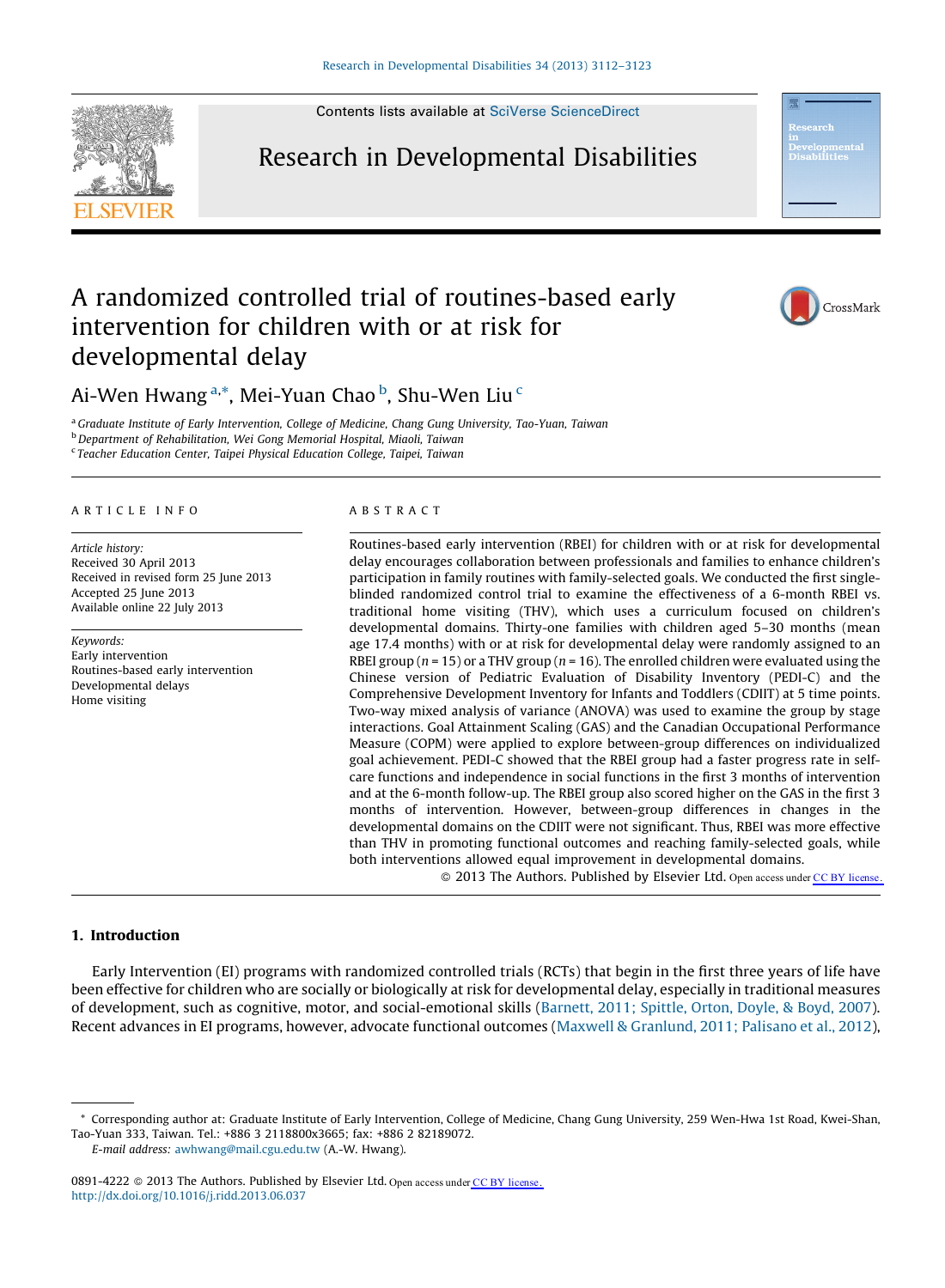which are relevant to children's daily routines and related to participation in daily living. To maximize functional outcomes, the content of EI has changed from the provision of child-focused to family-focused services, proactively supporting families in providing their children experiences and opportunities for actively learning through daily routines and with the functional goal of promoting children's participation in daily routines and appropriate interaction with people and the environment (Dunst, Bruder, Trivette, Raab, & McLean, 2001; Dunst, 2009; [Guralnick,](#page--1-0) 2008). The basis for this changing model is drawn from theories on ecological systems ([Bronfenbrenner,](#page--1-0) 1979), empowerment ([Rappaport,](#page--1-0) 1981), social support [\(Gottlieb,](#page--1-0) [1981](#page--1-0)), help-giving [\(Brickman](#page--1-0) et al., 1982), and family strength (Stinnett & [DeFrain,](#page--1-0) 1985), which provide a family-focused intervention.

Recently developed EI programs focus primarily on these functional outcomes and support the evolution of the roles of interventionists and families. The family's role in EI is to broaden the children's opportunities for active exploration and learning in daily living activities (Dirks & [Hadders-Algra,](#page--1-0) 2011; Hadders-Algra, 2011; McWilliam, 2010; Melnyk et al., 2004). In contrast to the role of "Parent as Teachers" (Olds, Sadler, & [Kitzman,](#page--1-0) 2007) or as co-teacher/co-therapists ([Dirks](#page--1-0) & [Hadders-Algra,](#page--1-0) 2011) in traditional EI programs, the family in the newly developed EI programs have the autonomy to identify children's problems according to their own child-rearing perspectives and make decisions about intervention strategies (Dirks & [Hadders-Algra,](#page--1-0) 2011). The role of the interventionist has also changed from being an instructor or a teacher to being a collaborator working with the family (Dirks & [Hadders-Algra,](#page--1-0) 2011; Hadders-Algra, 2011). Under the context of equal partnership with the family, interventionists now use coaching techniques to empower the family rather than direct instruction to educate them (Dirks & [Hadders-Algra,](#page--1-0) 2011; Hadders-Algra, 2011; Peterson, Luze, Eshbaugh, Jeon, & [Kantz,](#page--1-0) 2007).

The routines-based early intervention (RBEI) program is one of these recently developed approaches that focuses on achieving functional outcomes, namely child's independence, social relationships with others, and parents' satisfaction with routines, by providing the children with learning opportunities in naturally occurring contexts (i.e., daily routines) and systematically uses collaboration and coaching to set functional goals and implement service plans with the family ([McWilliam,](#page--1-0) 2010). Routines are defined as activities with temporal regularity (Sytsma, Kelley, & [Wymer,](#page--1-0) 2001), such as those that predictably occur in the same order about the same time each day. These routines reflect the common goals of the family, for example, preparing meals or getting the children ready for bed, and provide a natural learning context. RBEI begins with a Routines-based interview (RBI) with families and usually incorporates home visits ([McWilliam,](#page--1-0) Casey, & Sims, 2009; [McWilliam,](#page--1-0) 2010). RBI is an informal semi-structured method of gathering information about a child and the family's daily routine, which guides the parents or caregivers to report the tasks and the manner in which the children accomplish these tasks in the routine; it allows the interventionists to guide parents to determine and prioritize outcomes ([McWilliam,](#page--1-0) [2010](#page--1-0)). The RBEI emphasizes children's success in performing routines in the current environment as functional outcomes, which can be identified during RBI. In comparison to traditional domains that early interventions used as primary outcomes, such as fine motor, gross motor, communication, cognition, and behavior [\(Blauw-Hospers](#page--1-0) & Hadders-Algra, 2005; Brooks-Gunn et al., 1994; Peacock, Konrad, Watson, Nickel, & [Muhajarine,](#page--1-0) 2013), the functional domains were found to be more meaningful for families and children. Nevertheless, the traditional domains are not completely eliminated in RBEI, but incorporated within the functional domains. The RBEI process interventions include the current trends of family-centered practice and parental empowerment by incorporating intervention into children's or families' daily routine as per schedules in the natural home setting. This approach provides the child opportunities to acquire survival skills repeatedly over time in the natural home environment. The learned skills are thus expected to sustain in real life for a longer time. Consequently, functional and developmental outcomes are considered to be the primary and secondary outcomes in RBEI, respectively.

Most of the traditional EI programs also incorporate home visits, in which the professionals or paraprofessionals give instructions to the family or introduce a well-designed curriculum for children in the home setting so that the family may increase their sense of control or comfort ([Peacock](#page--1-0) et al., 2013). Traditional home visiting (THV) has also demonstrated promising effects through RCTs in socially [\(Peacock](#page--1-0) et al., 2013) or biologically at risk children [\(Brooks-Gunn](#page--1-0) et al., 1994), particularly in the cognitive domain.

A high-quality study design (i.e., RCTs) with longitudinal follow-up provides the best evidence for the immediate and lasting effects of EI programs [\(Barnett,](#page--1-0) 2011; Olds et al., 2007). RCTs have been used to examine the effectiveness of emerging EI programs compared with traditional services [\(Blauw-Hospers,](#page--1-0) de Graaf-Petersa, Dirks, Bos & Hadders-Algra, 2007; [Hielkema](#page--1-0) et al., 2011). The results show similar improvements in functional outcomes for the new programs and the traditional services in preschoolers (Law et al., [2011\)](#page--1-0), and better cognitive and functional mobility outcomes in infants, with sustained effects observed at follow-up assessments ([Blauw-Hospersa](#page--1-0) et al., 2007; Hielkema et al., 2011). However, these RCTs were limited to neurologically at risk children and used the intervention strategy of changing the task and environment to facilitate self-produced motor activities ([Blauw-Hospersa](#page--1-0) et al., 2007; Hielkema et al., 2011; Law et al., 2011).

In order to bring RBEI programs into evidenced-based practice or policy, RCTs should be replicated in light of essential elements and target populations (Olds et al., [2007\)](#page--1-0). Furthermore, the dose–response relationship of the intervention intensity or duration should be investigated with regard to cost and effectiveness in the practice of EI ([Barnett,](#page--1-0) 2011; Law et al., 2011; [Peacock](#page--1-0) et al., 2013). Some studies exploring the effect of treatment dosage on cerebral palsy indicate that strong doses or long treatment durations do not necessarily guarantee more benefits. DeLuca, [Case-Smith,](#page--1-0) Stevenson, and Ramey [\(2012\)](#page--1-0) reported equally positive effects of constraint-induced movement therapy across multiple outcomes for interventions lasting 6 h/day and 3 h/day. Novak, [Cusick,](#page--1-0) and Lannin (2009) reported that the effect of home programs for children with cerebral palsy was larger in a 4-week treatment than in the 8-week treatment group. However, the